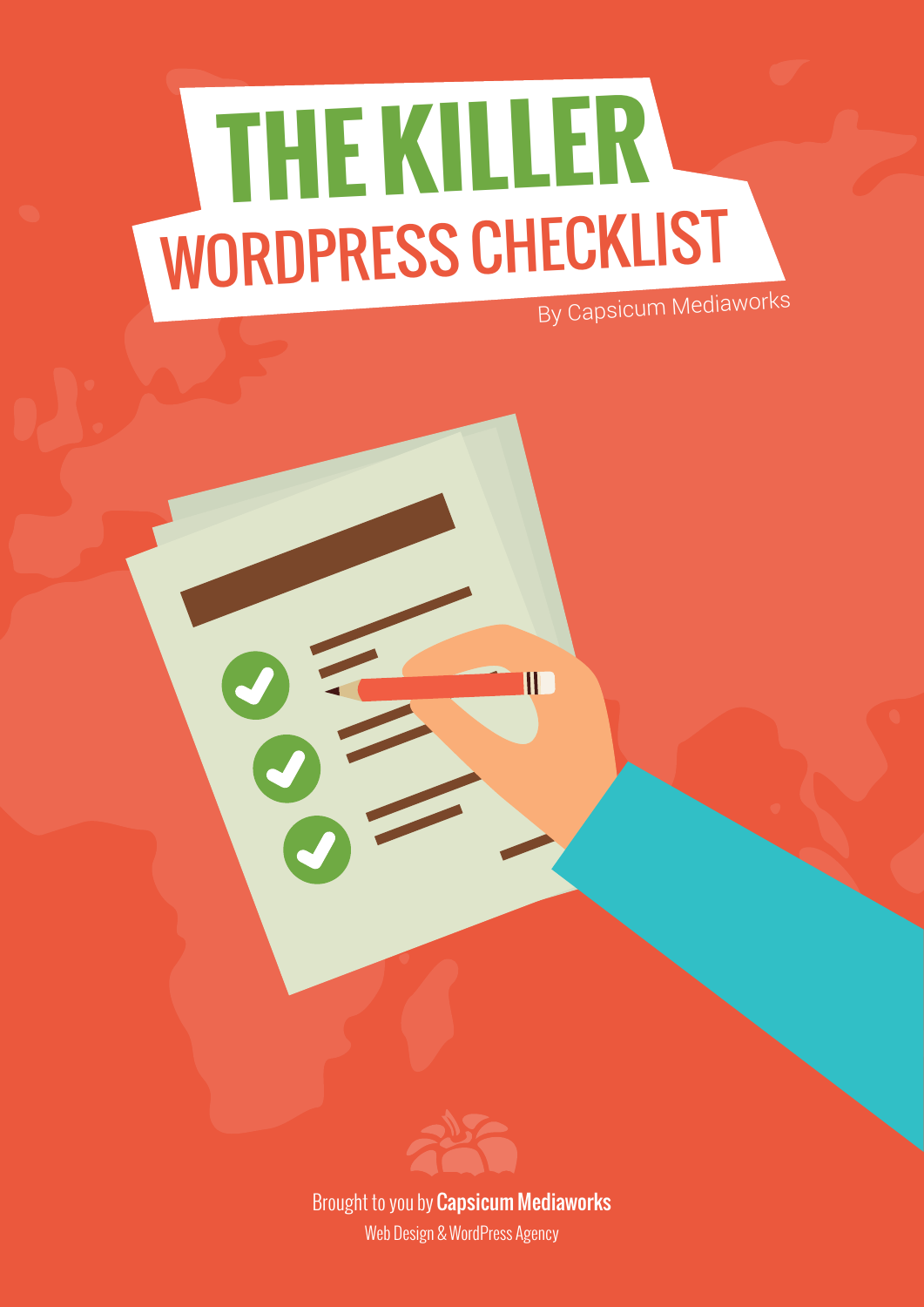# **THE KILLER**  WORDPRESS CHECKLIST

| <b>√</b> Getting Started                     | 3         |
|----------------------------------------------|-----------|
| <b>≪ WordPress Pre Development Checklist</b> | $4 - 5$   |
| <b>≪ WordPress Development Checklist</b>     | $6 - 9$   |
| <b>≪ WordPress Launch Checklist</b>          | $10 - 11$ |
| <b>₩</b> WordPress SEO Checklist             | $12 - 14$ |
| <b>≪ WordPress Security Checklist</b>        | $15 - 16$ |
| WordPress Maintenance Checklist              | $17 - 19$ |
| <b>₩ Useful People &amp; Tools</b>           | $20 - 21$ |



**Brought to you by:** Capsicum Mediaworks, LLP | Web Design & WordPress Agency

> **Follow Us on:** [Blog](http://capsicummediaworks.com/caplog/) | [Twitter](https://twitter.com/cmwdesignagency) | [Facebook |](https://facebook.com/capsicummediaworks) [Google+](https://plus.google.com/+Capsicummediaworks)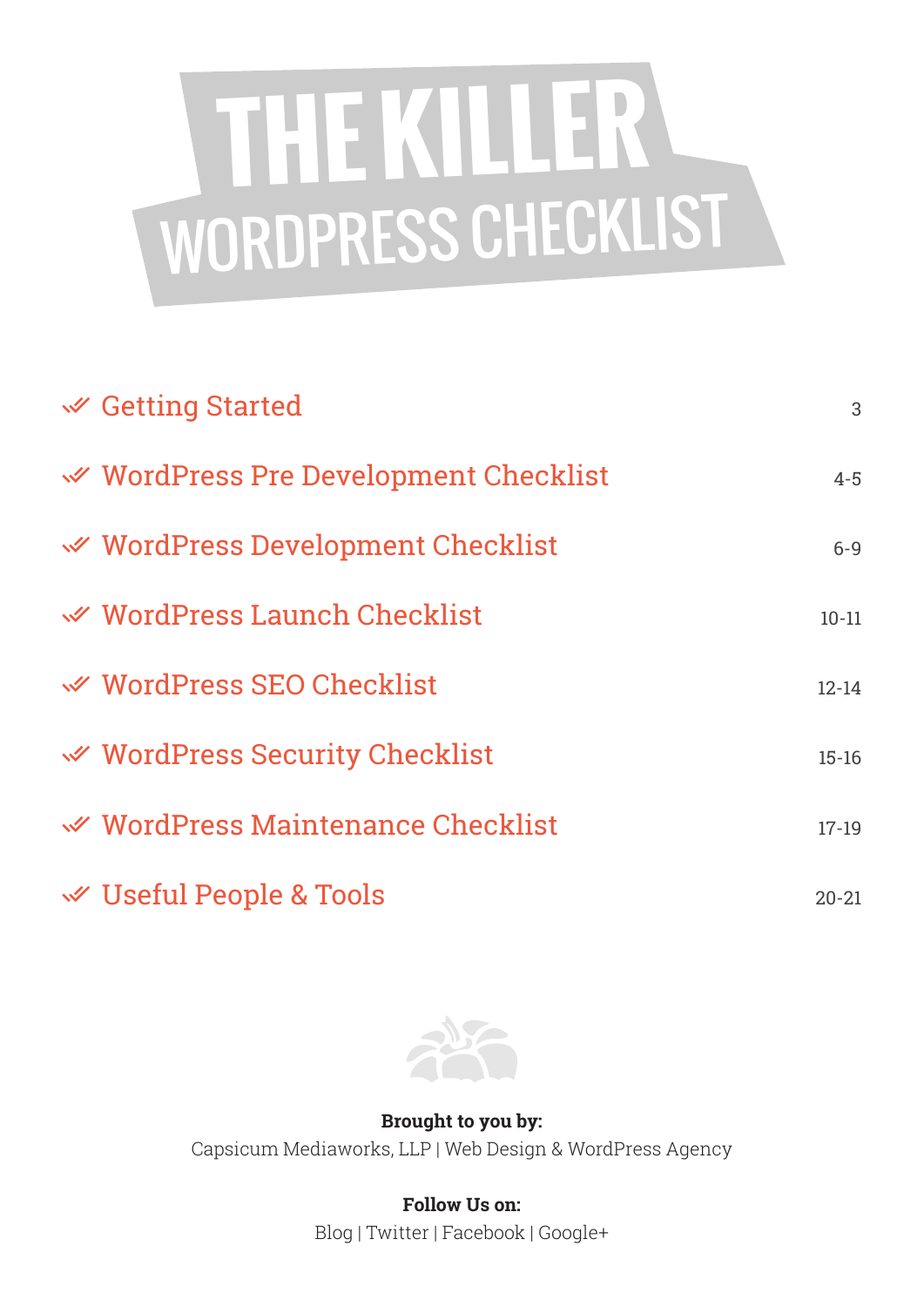## **Welcome to 'The Killer WordPress Checklist'**

Our "killer" checklist is conveniently divided into 7 detailed checklists, each of which covers every aspect of launching, developing and then maintaining a WordPress website successfully.

All you have to do is follow each step carefully and we guarantee you'll have the WordPress website of your dreams, ready within no time!

## Getting Started

We all know the importance of starting right.

If you understand the basics, right from the beginning of the process, the rest of the exercise becomes as smooth as silk.

So make sure you make a perfect start by following these steps systematically to get the best end results.

#### **Select Web Hosting:**

Choose a suitable web host depending on your requirements. Some popular options include [Bigrock](http://goo.gl/QLI7D) I [Bluehost |](http://goo.gl/Cm8Lbx) [Hostgator](http://goo.gl/d0jMBQ)

#### **Download Latest WordPress Version:**

[Download WordPress f](http://wordpress.org/download)rom the official WordPress.org website

#### **Use FTP Client:**

[Download FileZilla](https://filezilla-project.org/download.php?type=client) the best FTP client

#### **Online or Localhost?:**

 Select an appropriate development environment and then install WordPress. You can choose either of these two options;

- □ Local service like [XAMPP,](https://www.apachefriends.org/download.html) or
- $\Box$  Host site on a test URL.

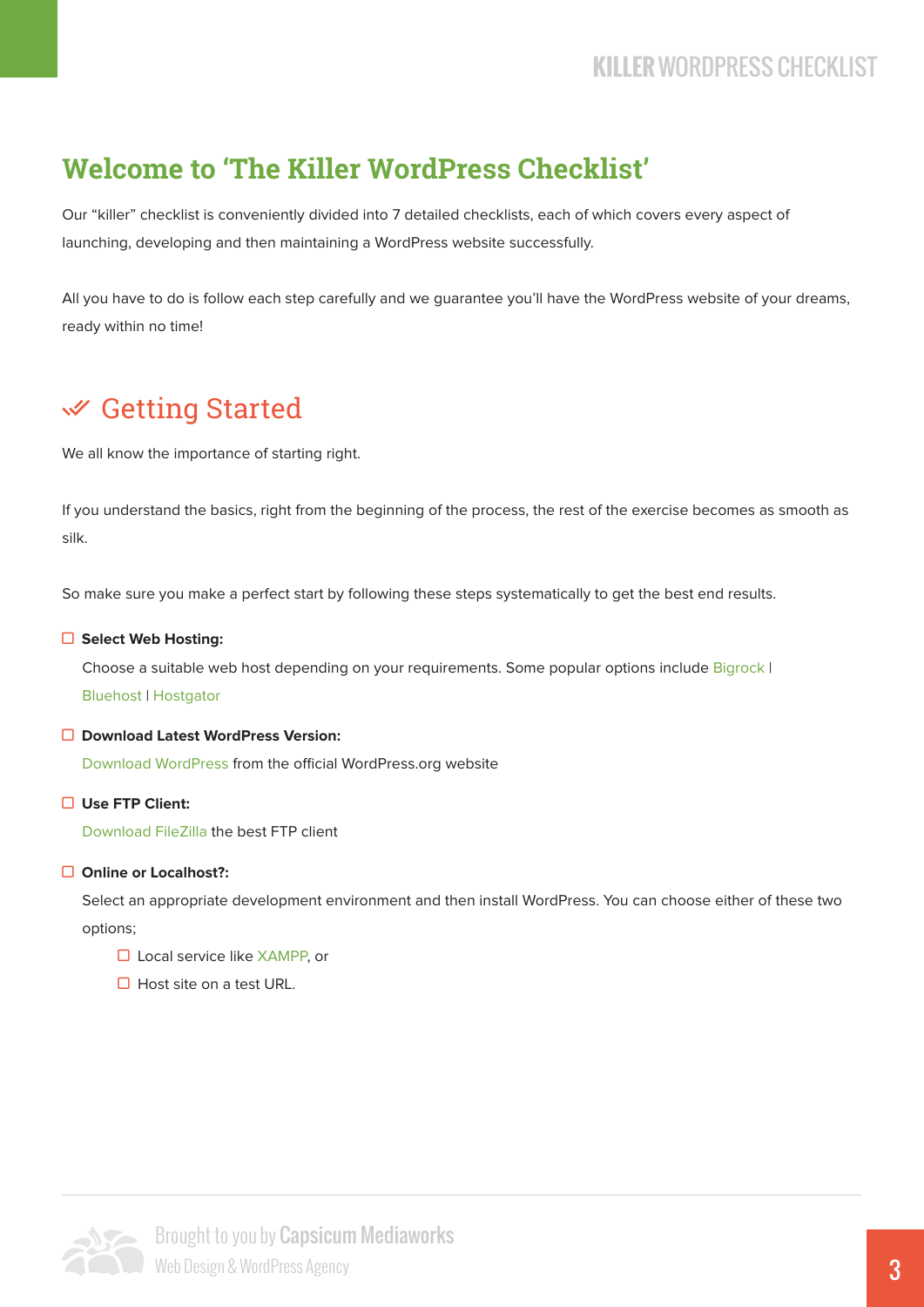## WordPress Pre Development Checklist

So where do you actually start?

That's the first question that's probably popped in your head. This checklist is the answer to that very question.

Regardless of whether you are a beginner or a WordPress expert, this particular checklist will benefit anyone who is in the process of developing a new WordPress website.

#### **Choose the Right Directory:**

Select a directory and install it under public\_html. Do not use 'root' or 'WordPress.'

#### **Change DB Table names:**

 Use random letters/numbers\_table names instead of the default wp\_table names. Checkout [Change DB](https://wordpress.org/plugins/db-prefix-change/) [Prefix P](https://wordpress.org/plugins/db-prefix-change/)lugin

#### **Use Unique Login/Password:**

Refrain from using admin/admin as admin login/password. Alternatively, you can follow these examples;

- $\Box$  Username- CMW (e.g.)
- □ Password- (Us[e Strong Password Generator P](http://strongpasswordgenerator.com/)lugin).
- $\Box$  You may also use your email as login with [WP Email Login](https://wordpress.org/plugins/wp-email-login/) Plugin.

#### **Hide your Test Website from Search Engines:**

 Make sure you hide your website from the search engines by checking the option under Settings > Reading "Discourage search engines from indexing this site".

#### **Additional Steps:**

Once the installation is complete, here are some of the additional things you will need to do.

- □ Create a "Coming Soon" page with the fre[e SeedProd Coming Soon o](https://wordpress.org/plugins/coming-soon/)r [WP Maintenance Mode](https://wordpress.org/plugins/coming-soon/) Plugins.
- $\Box$  Now, you will need to make some changes in the settings under General category. Choose a www or non-www URL for the WordPress as well as Site address.

#### **Set Default Date & Time:**

Don't forget to update the Time Zone, Date/Time under Settings > General.

#### **Update Blog Title:**

Very important to update the blog title and tag line appropriately under Settings > General.

#### **Change Media Settings:**

Under Settings > Media, uncheck the "Organize my uploads into month and year based folders" option.

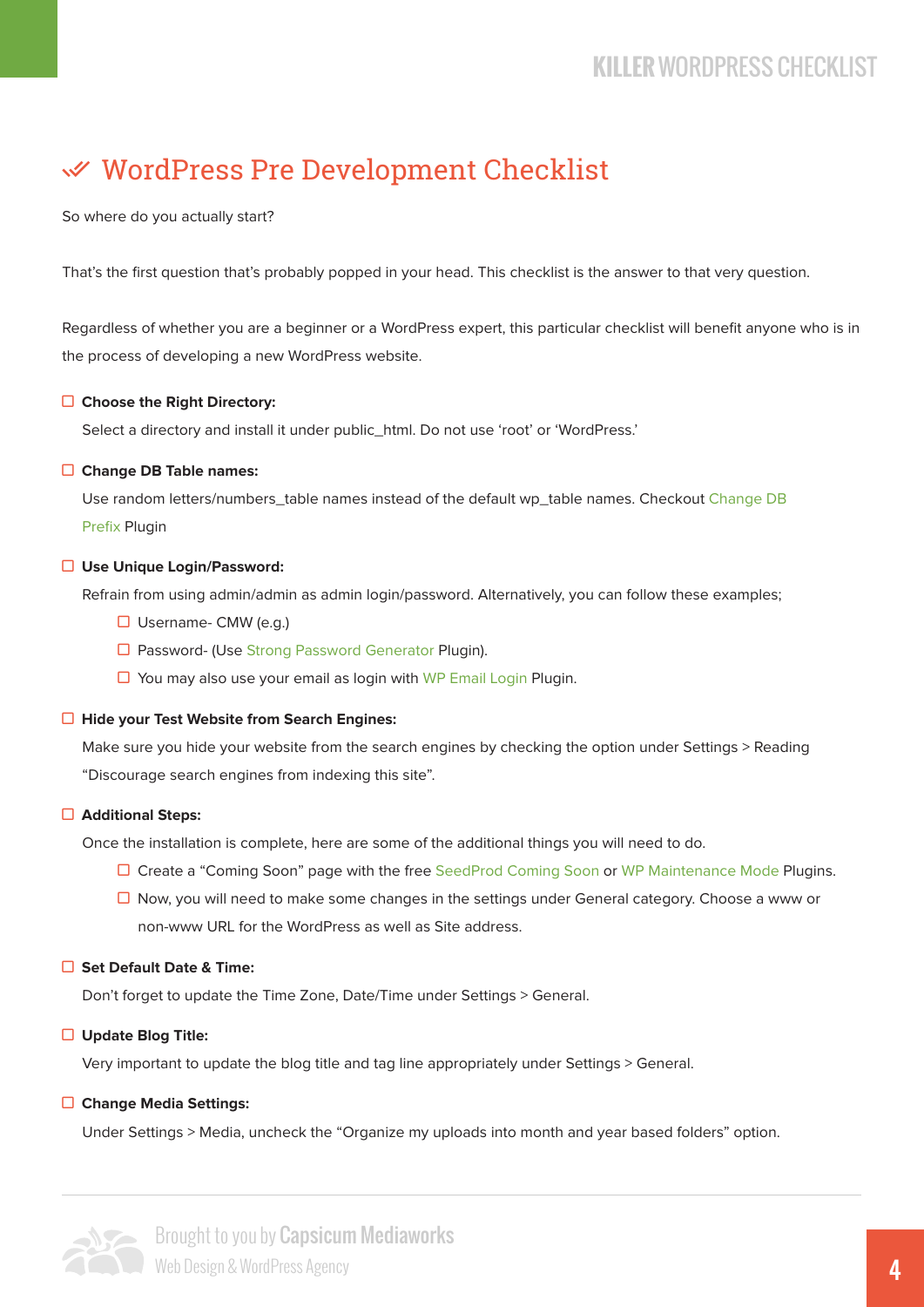#### **Change Blog Category:**

Similarly, under Posts > Categories, rename the 'uncategorized' to set up a default category for Posts.

#### **Password Protect Demo Site:**

Increase the security for your demo website by installing th[e Password Protected](https://wordpress.org/plugins/password-protected/) plugin.

#### **Delete Sample Config File:**

Finally, don't forget to remove the sample config file, WP-config-sample.php in your root under public\_html.

#### **Additional Steps:**

 $\Box$  Enable the debug mode

define('WP\_DEBUG', true);

 $\Box$  That you use as many WP default-included third-party JS libraries as possible.

 $-x$ 

 $\Box$  As the admin, you are able to upload/remove media and install new plugins as per your requirements.

 $\leftarrow \times$ 

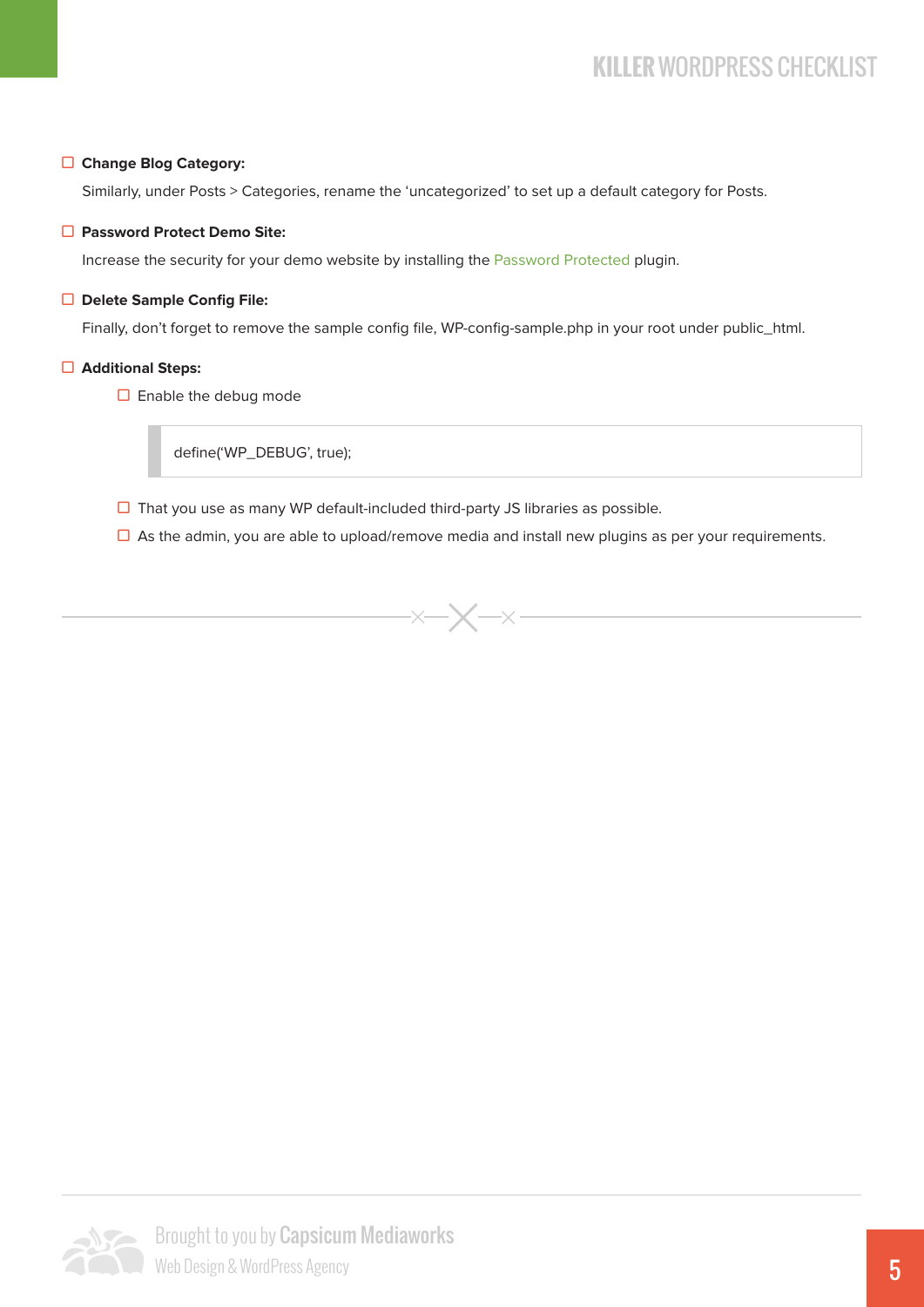## WordPress Development Checklist

Now comes the most important checklist.

There are a million settings and changes you need to make during the development process, in order to build a website that meets all your requirements.

That's why, we have included even the minutest of steps that are important during development, so that you never miss out on anything crucial to your website.

#### **Remove Default Content:**

Here, the first thing you need to do is remove the WordPress default content like posts, comments and more.

#### **Create a Sitemap:**

 Next, create a logical sitemap in Notepad, Word or Excel and add pages like About us, Contact us, etc, according to this sitemap.

#### **Use Dash for URLS:**

Make sure you use "-" in your URL's instead of "\_".

#### **Add Blog Categories:**

Under Posts > Categories, add appropriate blog categories.

#### **Add Tags & Media:**

Once you've added the blog categories, include suitable posts, tags and media files.

#### **Update Menu:**

Then, as per the Sitemap, add Menu under the Appearances > Menu section.

#### **Use ALT Tags:**

Don't forget to add alt tags to all the website images. You may also use th[e Search Friendly Images P](https://wordpress.org/plugins/seo-image/)lugin.

#### **Add Newsletter Subscription:**

 Include the Email Opt-In Form for newsletter subscription. You may user Newsletter. We us[e MailChimp List](https://wordpress.org/plugins/mailchimp/)  [Subscribe Form](https://wordpress.org/plugins/mailchimp/) Plugin.

#### **Make a Plugin List:**

Make a list of all the plugins you wish to install. Few recommended Plugins:

#### ■ SeedProd Coming Soon:

https://wordpress.org/plugins/coming-soon/

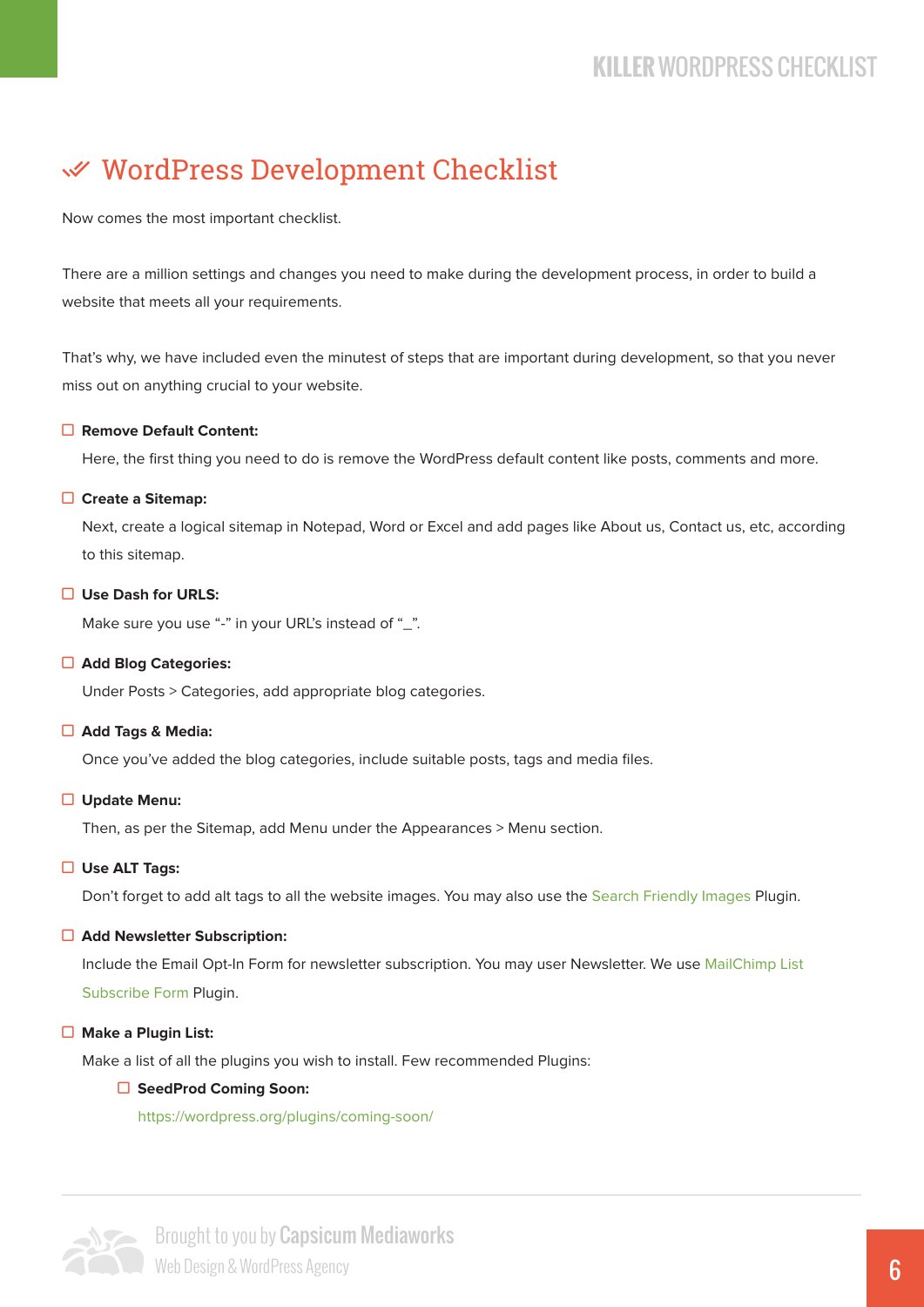| $\Box$ WordPress SEO by Yoast:                                    |
|-------------------------------------------------------------------|
| https://wordpress.org/plugins/wordpress-seo/                      |
| $\Box$ Google Analytics by Yoast:                                 |
| https://yoast.com/wordpress/plugins/google-analytics/             |
| □ BackUpWordPress:                                                |
| http://wordpress.org/plugins/backupwordpress/                     |
| $\Box$ WordPress Backup to Dropbox:                               |
| https://wordpress.org/plugins/wordpress-backup-to-dropbox/        |
| $\Box$ Broken Link Checker:                                       |
| http://wordpress.org/extend/plugins/broken-link-checker/          |
| $\Box$ Redirection:                                               |
| https://wordpress.org/plugins/redirection/                        |
| □ WP-reCAPTCHA:                                                   |
| https://wordpress.org/plugins/wp-recaptcha/                       |
| $\Box$ Contact Form 7:                                            |
| https://wordpress.org/plugins/contact-form-7/                     |
| □ Contact Form 7 reCAPTCHA Extension:                             |
| https://wordpress.org/plugins/contact-form-7-recaptcha-extension/ |
| <b>BBQ: Block Bad Queries:</b>                                    |
| https://wordpress.org/plugins/block-bad-queries/                  |
| $\Box$ WP-Optimize:                                               |
| https://wordpress.org/plugins/wp-optimize/                        |
| $\Box$ WP-PageNavi:                                               |
| https://wordpress.org/plugins/wp-pagenavi/                        |
| $\Box$ WP Super Cache:                                            |
| https://wordpress.org/plugins/wp-super-cache/                     |
| $\Box$ iThemes Security:                                          |
| https://wordpress.org/plugins/better-wp-security/                 |
| $\Box$ Revision Control:                                          |
| http://wordpress.org/extend/plugins/revision-control/             |
| $\Box$ Error Log Monitor:                                         |
| https://wordpress.org/plugins/error-log-monitor/                  |

#### **Add Social Icons:**

Add social media icons/links for Facebook, Twitter, Google+, Pinterest, LinkedIn, etc. You may use [AddThis,](https://wordpress.org/plugins/addthis/) [Share](https://wordpress.org/plugins/share-this/) [This](https://wordpress.org/plugins/share-this/) or [Share Bar P](https://wordpress.org/plugins/sharebar/)lugins

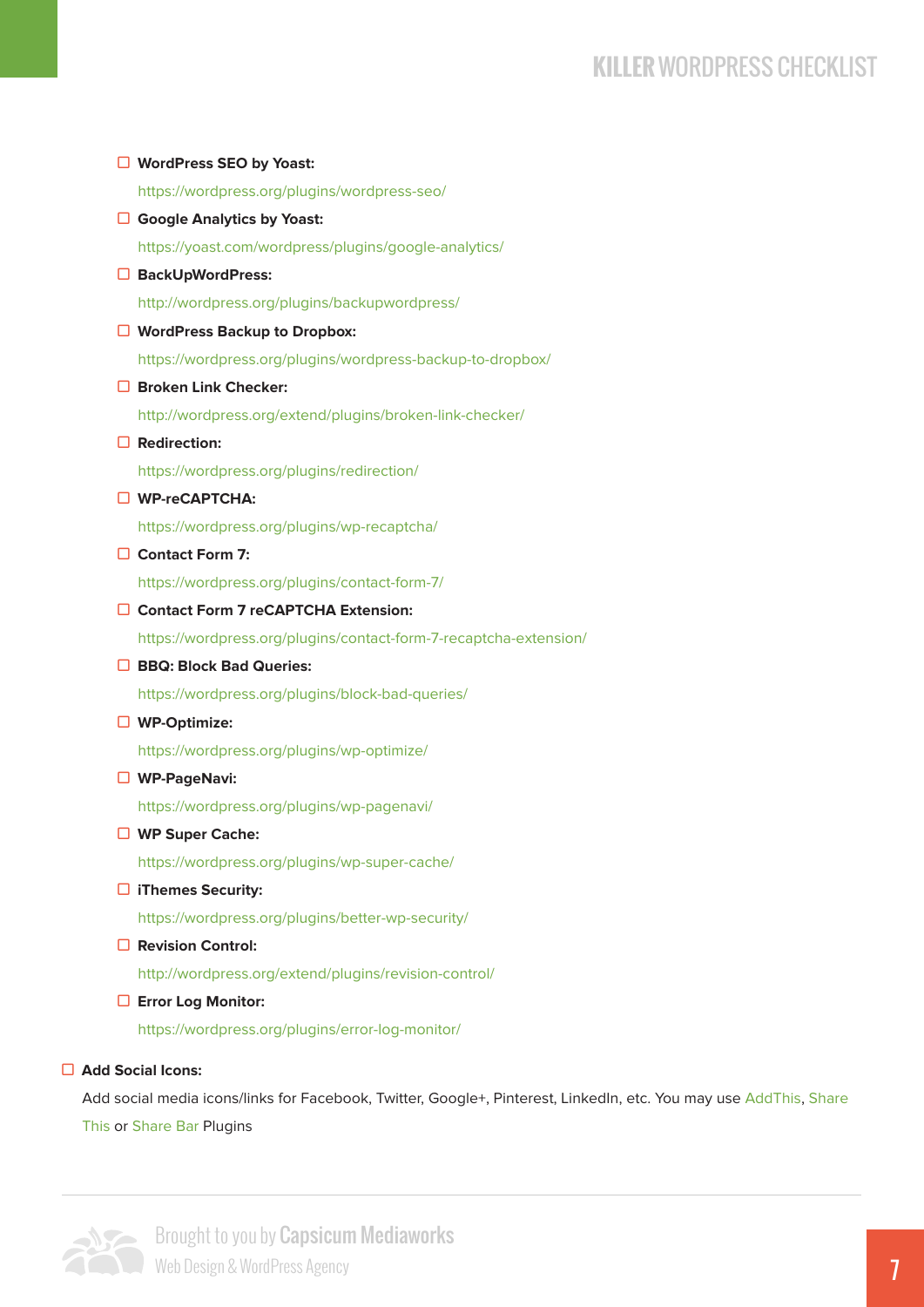#### **Add Social Feeds:**

Also include feed posts for;

- □ [Facebook Page Plugin](https://developers.facebook.com/docs/plugins/page-plugin)
- $\square$  [Twitter Plugin](https://wordpress.org/plugins/twitter/)
- □ [Google Plus](https://developers.google.com/+/web/badge/)

#### **Create Social Profiles:**

- □ [Facebook Fan Page](http://www.facebook.com/pages/create.php)
	- $\square$  [Twitter Plugin](http://twitter.com/)
- [Google Plus](http://www.google.com/+/business/)
	- $\square$  [Pinterest](https://business.pinterest.com/)

#### **Style Sticky Post:**

Style the sticky posts well and make sure they function well. More info at [RoadtoBlogging.com](http://roadtoblogging.com/create-style-sticky-post-wordpress/)

#### **Check for Content Overflow:**

 Make sure there are no posts with pictures that break the content layout or are too big for the content column. In that case, make Overflow: Hidden.

#### **Highlight Author's Comments:**

Ensure that the author comment is highlighted differently. Checkout How to [Highlight Author's Comments b](http://www.wpbeginner.com/wp-tutorials/how-to-highlight-authors-comments-in-wordpress/)y WPBeginner.

#### **Use Gravatars:**

Check that the User Avatars or Gravatars are displayed properly. TodayMade.com explains this [here.](http://todaymade.com/blog/gravatar-in-wordpress/)

#### **Add Comment Closed Message:**

The comments display form is replaced with a "Comments Off" message or something similar.

#### **Create 404 Page:**

 Another important thing is to ensure that the 404 page is created and customized. Check [1stwebdesigner.com t](http://www.1stwebdesigner.com/how-to-create-a-custom-error-404-page-for-wordpress/)o create a Custom 404 page in WordPress.

#### **Test Search Page:**

Please check if the search page is accessible to users. You can check by navigating to http://yoursite.com/?s=Test.

#### **Use & Test Pagination:**

Test the pagination using [WP-PageNavi p](https://wordpress.org/plugins/wp-pagenavi/)lugin.

#### **Add Favicon:**

Add custom Favicon using [Custom Favicon](https://wordpress.org/plugins/custom-favicon/) plugin.

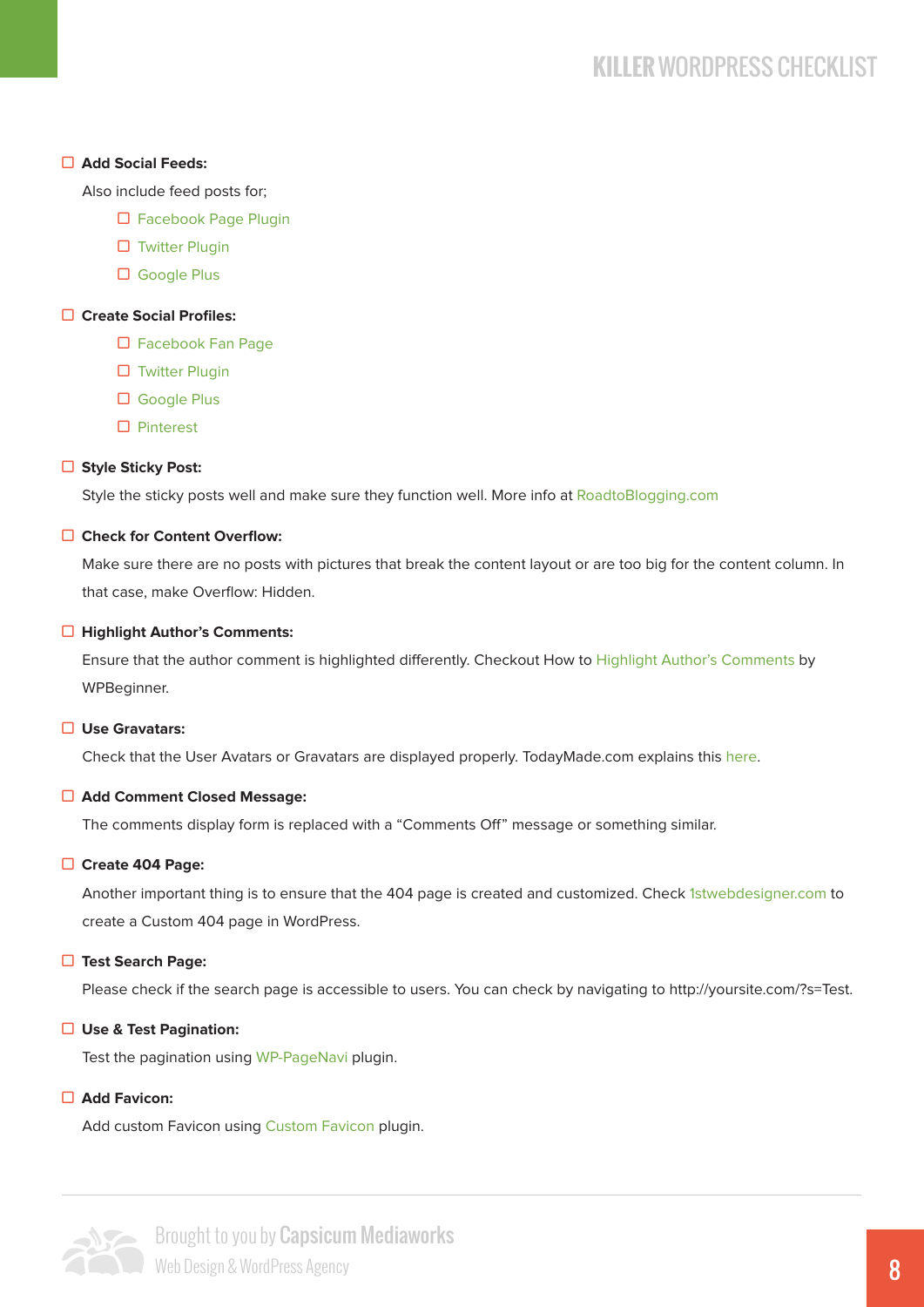#### **Use Breadcrumb:**

Don't forget to use Breadcrumbs for easy navigation. Is a part of [WordPress SEO by Yoast P](https://yoast.com/wordpress/plugins/breadcrumbs/)lugin

#### **Link Logo:**

Link the company logo to the Homepage.

#### **Remove Lorem Ipsum:**

Lastly, make sure you remove all the Lorem Ipsum text on your website.



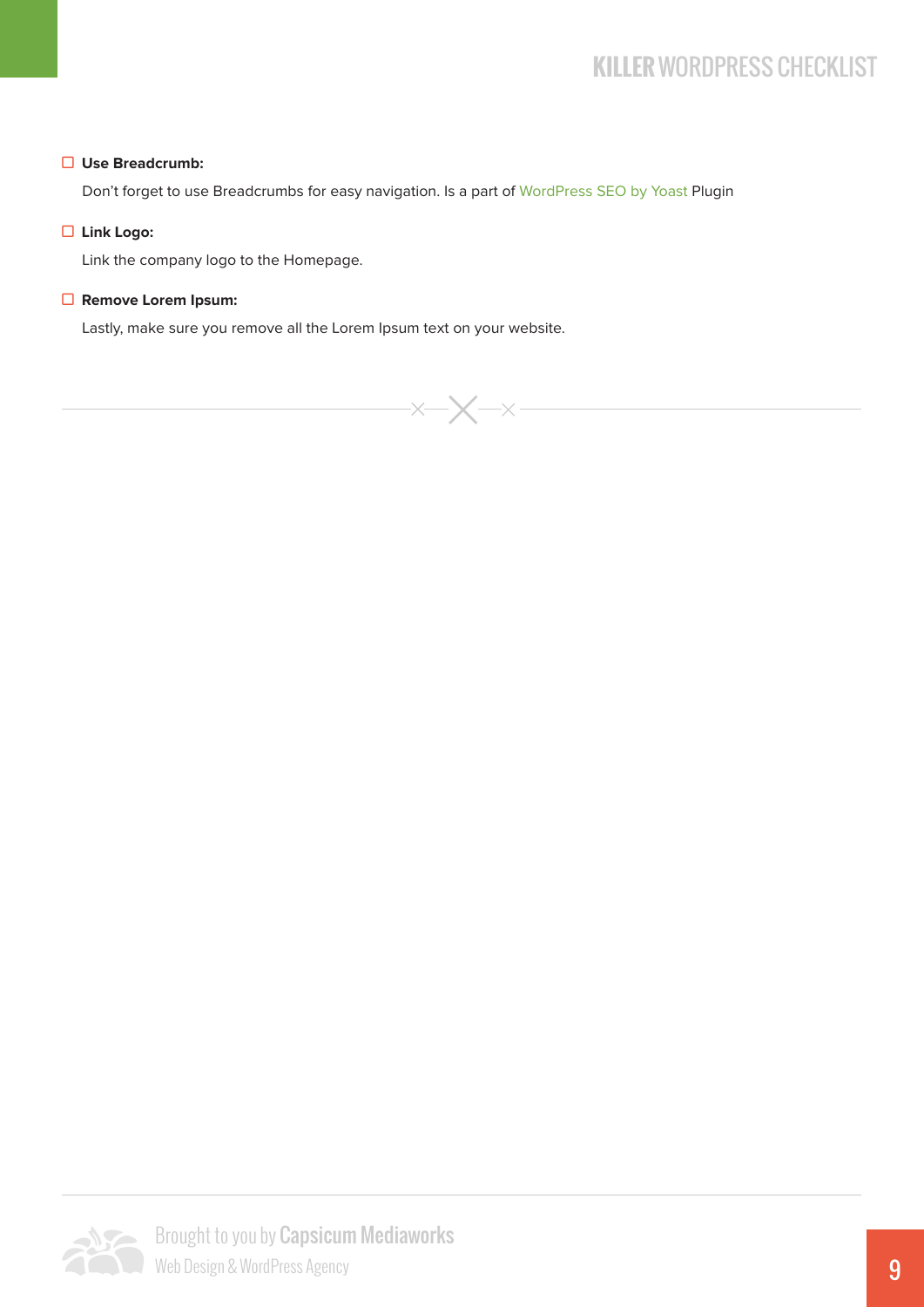## WordPress Launch Checklist

Congratulations! You're finally done with the tricky development process!

Now, you must be ready to launch it successfully, without any glitches.

Mind you, there are lots of steps to follow before you actually launch your website. So, we have put in every little thing you need to have in place, before you go live.

Just follow them all and have a hassle-free launch!

#### **Take Backups:**

 Once you launch your website, its important to take regular back-ups. You can use these plugins for creating back-ups; [BackUpWordPress \(](https://wordpress.org/plugins/backupwordpress/)Free) | [BackupBuddy \(](https://ithemes.com/purchase/backupbuddy/)Paid) | [WordPress Backup to Dropbox \(](https://wordpress.org/plugins/wordpress-backup-to-dropbox/)Free)

#### **Check Content Structure:**

Check the structure and content for everything including pages, categories, URL's, submission forms, etc.

#### **Update Admin Email:**

Also, under Settings > General, check social links, contact info and admin email.

#### **Implement Security:**

 Make sure you have all the security in place, like password strength, files and folder permissions, etc. using the [iThemes Security p](https://wordpress.org/plugins/better-wp-security/)lugin.

#### **Ensure CBC:**

Check if your website is cross browser compatible by extensive testing. Free Trial with [Cross Browser Testing.](http://crossbrowsertesting.com/)

#### **Enable Site to be Crawled:**

 Uncheck the option under Settings > Reading of "Discourage search engines from indexing this site" and make website visible to search engines.

#### **Disable Coming Soon Page:**

Launch the plugin SeedProd and disable the Coming Soon page.

#### **Test for Responsiveness:**

Ensure that your website is mobile friendly. Run [Google's Mobile Friendly Test t](https://www.google.com/webmasters/tools/mobile-friendly/)o determine the same.

#### **Check Loading Speed:**

You must also improve the page loading speed with the help of [Google's Page Speed Insights.](https://developers.google.com/speed/pagespeed/insights/)



 $\blacksquare$  Brought to you by **Capsicum Mediaworks** Web Design & WordPress Agency 2008 and the set of the Marian School and the Marian School and the Marian School and the Marian School and the Marian School and the Marian School and the Marian School and the Marian School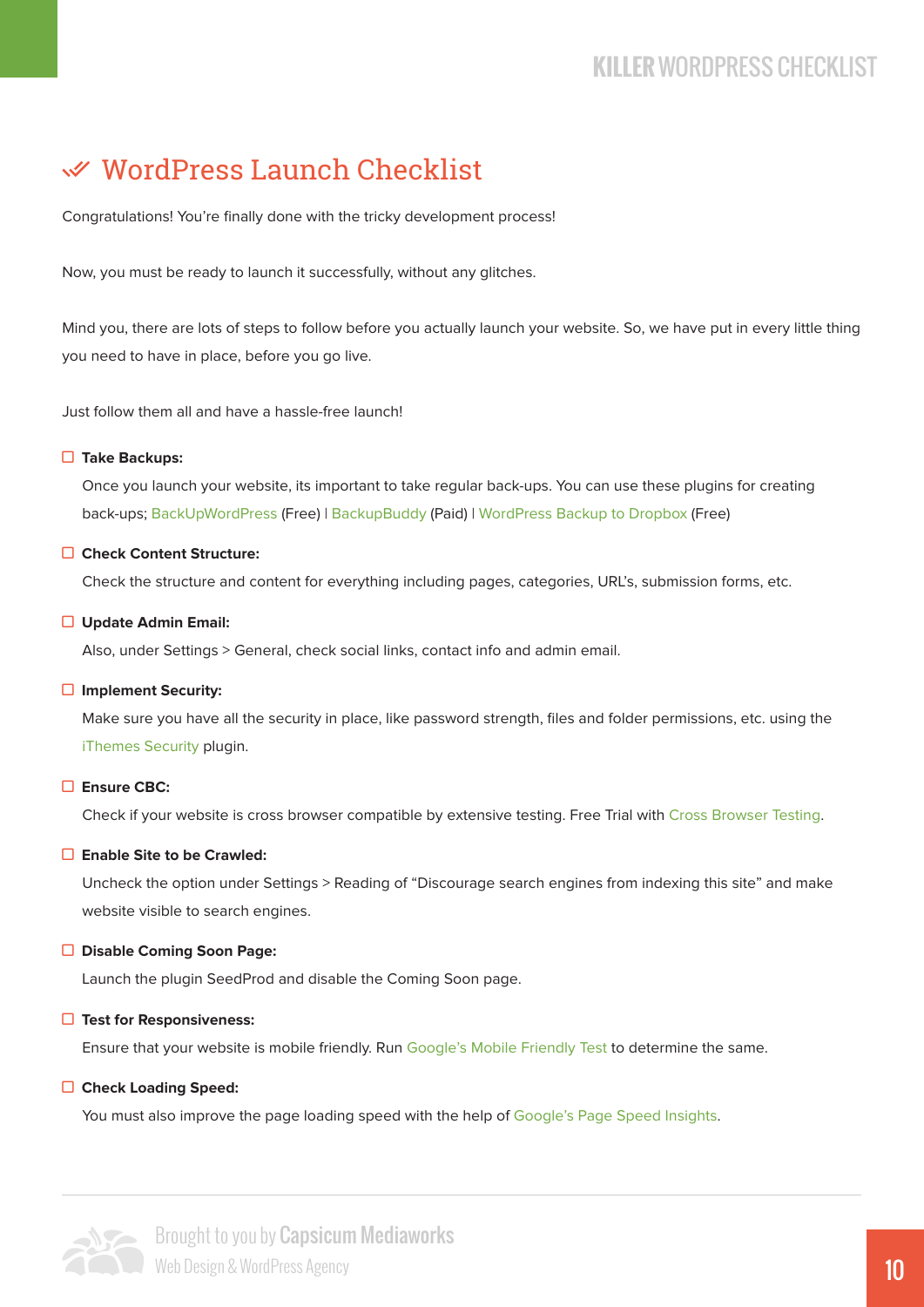#### **Compress Images:**

Reduce all the image sizes by almost 50% by compressing the PNG and JPG files usin[g TinyPNG o](https://wordpress.org/plugins/tinypng-for-wp/)r [WP Smush](https://wordpress.org/plugins/wp-smushit/) plugin.

#### **Use Latest WP Version:**

Make sure you are using the latest version of WordPress. If not, ensure that you upgrade when you go live.

#### **Upgrade Plugins:**

It is also important to upgrade all the plugins on your website before going live.

#### **Open URL in New Tab:**

Check if all your external links are working by opening them in new tabs. Use code similar to this for links

<a href="#" target="\_blank"></a>

#### **Check Broken Links:**

It is imperative that you check for broken links on your website before going live usin[g Broken Link Checker](https://wordpress.org/plugins/broken-link-checker/) Plugin

#### **White Label (Optional):**

 If you are developing the WordPress website for a client, implement branded WordPress login page using [White](https://wordpress.org/plugins/white-label-cms/)  [Label CMS P](https://wordpress.org/plugins/white-label-cms/)lugin

#### **Go Live:**

Once all these things are in place, you are finally ready to go live!



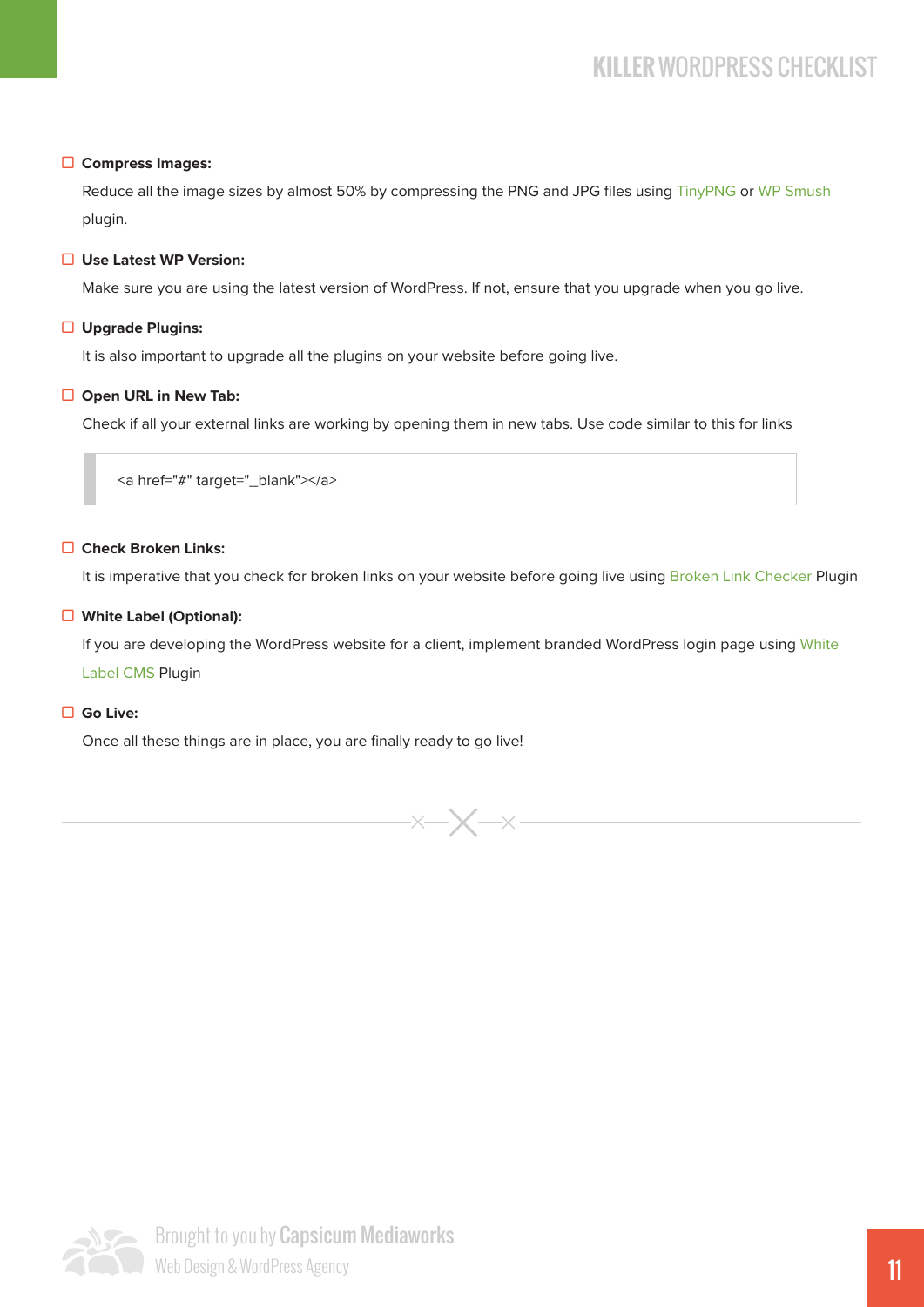## WordPress SEO Checklist

You may have the most alluring and well-developed WordPress website, but if you dont have proper SEO in place, then it will all be for nothing.

With our comprehensive SEO checklist, you will not have to go anywhere else to learn about SEO.

Follow each step carefully and you'll have a fully search engine optimized website ready in a jiffy!

#### **Manage 301 Redirects:**

Manage your 301 redirection with the help of user [Redirection P](https://wordpress.org/plugins/redirection/)lugin.

#### **Enable Site to be Crawled:**

Turn on the site visibility under the Settings > Reading, if you haven't done it already.

#### **Use H1 Tag:**

Ensure that you have only one H1 tag on each of your pages.

#### **Use H2 Tag:**

Also, make sure you have the H2 tag only within the content for headers

#### **Add Alt to Images:**

Don't forget to add alt tags to all the website images. You may also use th[e Search Friendly Images](https://wordpress.org/plugins/seo-image/) Plugin.

#### **Test XML Sitemap:**

Check if the Yoast's WordPress SEO Plugin's in-built sitemap is working or else install [Google XML Sitemap P](https://wordpress.org/plugins/google-sitemap-generator/)lugin

#### **Check Robots.txt:**

Next, it's important to have the Robots.txt file in place and is Optimized. More Info [@ ElegantThemes.com](https://www.elegantthemes.com/blog/tips-tricks/how-to-create-and-configure-your-robots-txt-file)

#### **Compress Images:**

Reduce the size of the images on your website using [WPSmush.it P](https://wordpress.org/plugins/wp-smushit/)lugin

#### **www or non www:**

Redirect the 'www' to 'non-www' and vice versa. Use either but stick to one

#### **Signup for Webmaster Tools:**

If you have found any issues with the website so far, sign up fo[r Google's Webmaster Tool a](http://www.google.com/webmasters/)nd fix those issues. Ensure that you have submitted both the 'www' as well as the 'non-www' versions.

#### **Test Breadcrumb:**

Ensure that links on Breadcrumb are working.



**Brought to you by Capsicum Mediaworks** Web Design & WordPress Agency 12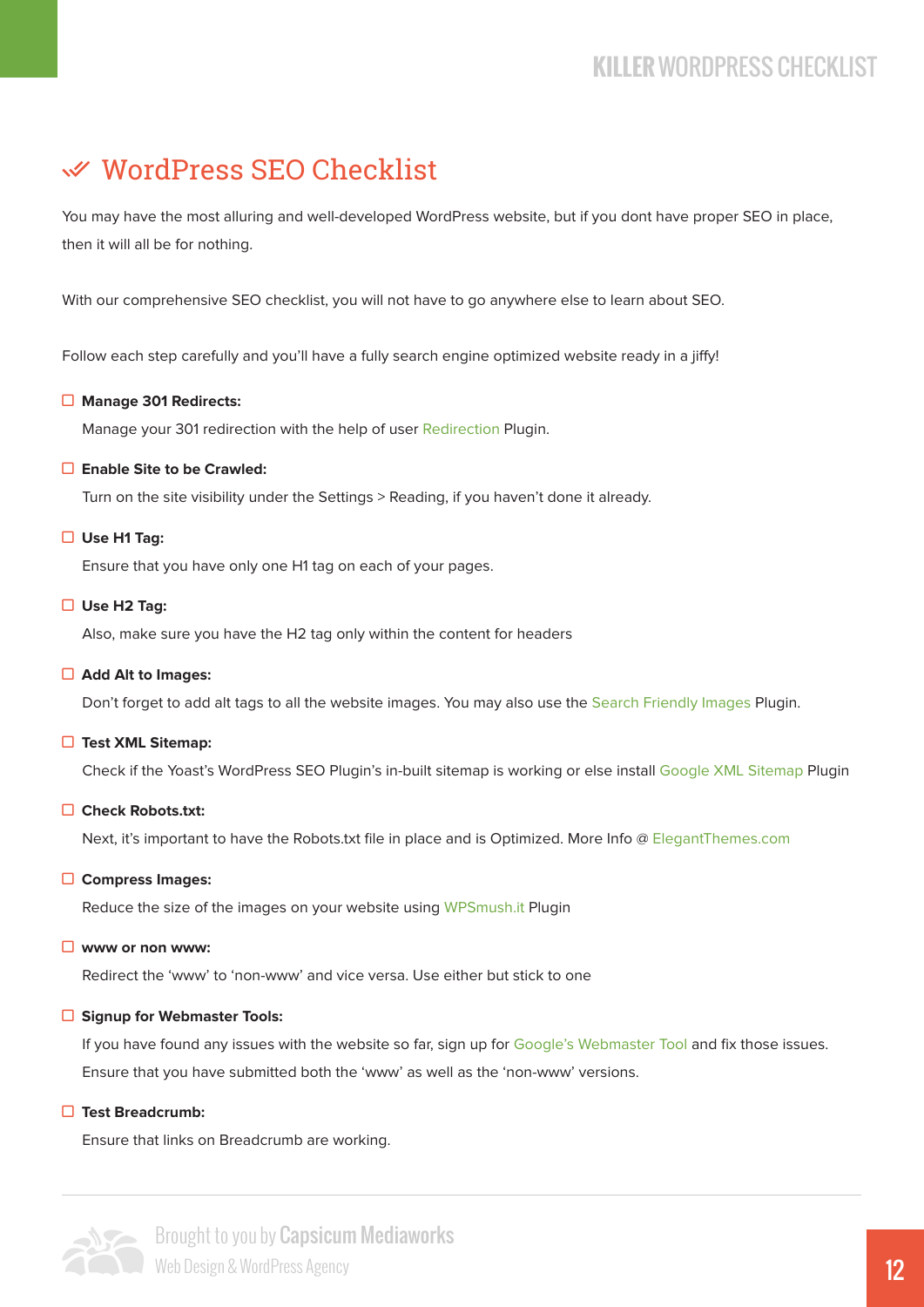#### **Limit Meta Title (V.V.Imp):**

 Another thing to ensure is that the Meta Title remains only 55 characters long, including the spaces. WordPress SEO has this feature inbuilt for you.

#### **Limit Meta Desc (V.V.Imp):**

Similarly, the Meta Description should only contain 155 characters, including spaces.

#### **Use LSI Keywords:**

 [LSI Keywords](http://www.shoutmeloud.com/use-synonyms-for-ranking-higher-in-search-results.html) are very important for SEO. Make sure you include enough in your content. Find LSI using [Google](https://adwords.google.com/KeywordPlanner)  [Keyword Planner,](https://adwords.google.com/KeywordPlanner) [UberSuggest.org](http://ubersuggest.org/) or [Google Search](https://www.google.com/) (hint: look for keywords at the bottom of the page after completing the search query)

#### **Check Duplicate Content:**

It is very important that all your content is original and that you have no duplicate content on your website. Use **[CopyScape](http://www.copyscape.com/)** 

#### **Interlink Content:**

Interlinking is also a significant aspect of SEO. So make sure you have contextual links within your website.

#### **Link to External Links:**

It is also important to have external links to other resourceful websites, within your content like we have done on this page.

#### **Optimize Site:**

 Again, it is of utmost importance that you optimize your website using [GTMetrix f](http://gtmetrix.com/)or HTML and [Pingdom](http://tools.pingdom.com/fpt/) for Word Press, as it will help you save some valuable time to clear errors.

#### **Improve Page Loading Speed:**

Improve your page loading speed with the help of [Google's PageSpeed Insights.](https://developers.google.com/speed/pagespeed/insights/)

#### **Ensure Responsiveness:**

Ensure that your website is responsive and mobile ready by running [Google's Mobile Friendly T](https://www.google.com/webmasters/tools/mobile-friendly/)est.

#### **Use Schema Creator:**

Smoothly add structured data to the content with the help of th[e Schema Creator P](https://wordpress.org/plugins/schema-creator/)lugin.

#### **Create Short URL:**

Opt for a shorter URL for the pages, e.g. http://www.sitename.com/killer-wordpress-checklist/

#### **Submit for Local Listing:**

If your website is about a local business, make sure you submit it to [Google Business.](https://www.google.com/business/)



 $\blacksquare$  Brought to you by **Capsicum Mediaworks** Web Design & WordPress Agency 13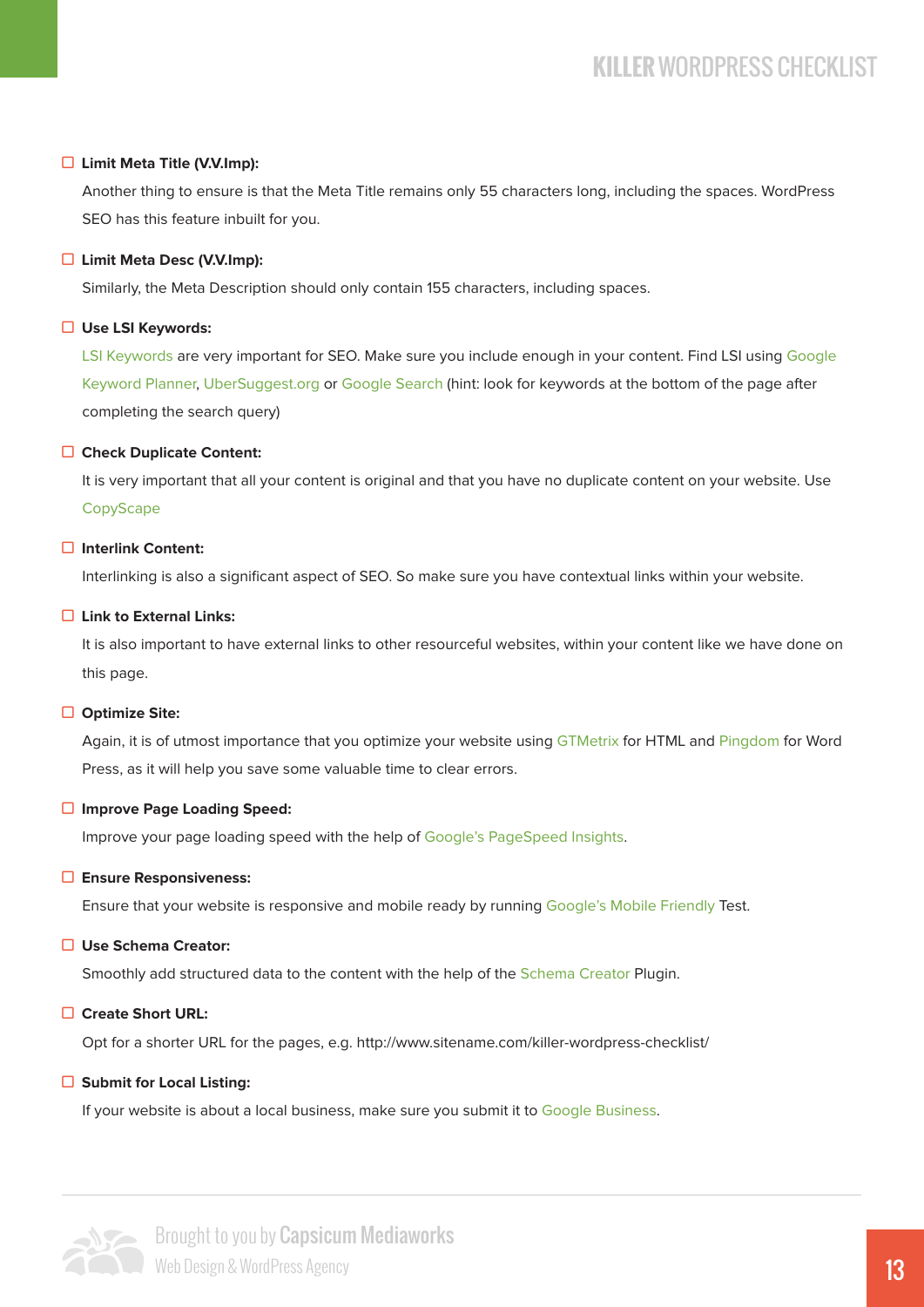#### **Review Analytics:**

Don't forget to add & review [Google Analytics](http://www.google.com/analytics/) .

#### **Check Onpage Content:**

 Check all the aspects related to OnPage SEO before going live. A Must Read [On-Page SEO Guide](http://backlinko.com/on-page-seo) by Brian Dean from Backlinko.com

#### **Proofread Content:**

Make sure you proofread the entire website to check for spelling and grammar errors, before going live.

#### **Use CDN:**

It is advisable to use CDN networks like [MaxCDN](https://www.maxcdn.com/) to ensure better speed and usability.

#### **Exclude IP from Analytics:**

Exclude home and office IP addresses in [Google Analytics.](http://www.google.com/analytics/) More information on Excluding Internal Traffic can be found on [Google Analytic Help](https://support.google.com/analytics/answer/1034823) Section

#### **Add Social Sharing Icons:**

 Don't forget to include Social Media icons on all pages of the WordPress website. You may use [AddThis,](https://wordpress.org/plugins/addthis/) [ShareThis](https://wordpress.org/plugins/share-this/) o[r Share Bar P](https://wordpress.org/plugins/sharebar/)lugins.

 $\times$   $-$ 

 $-\times -$ 

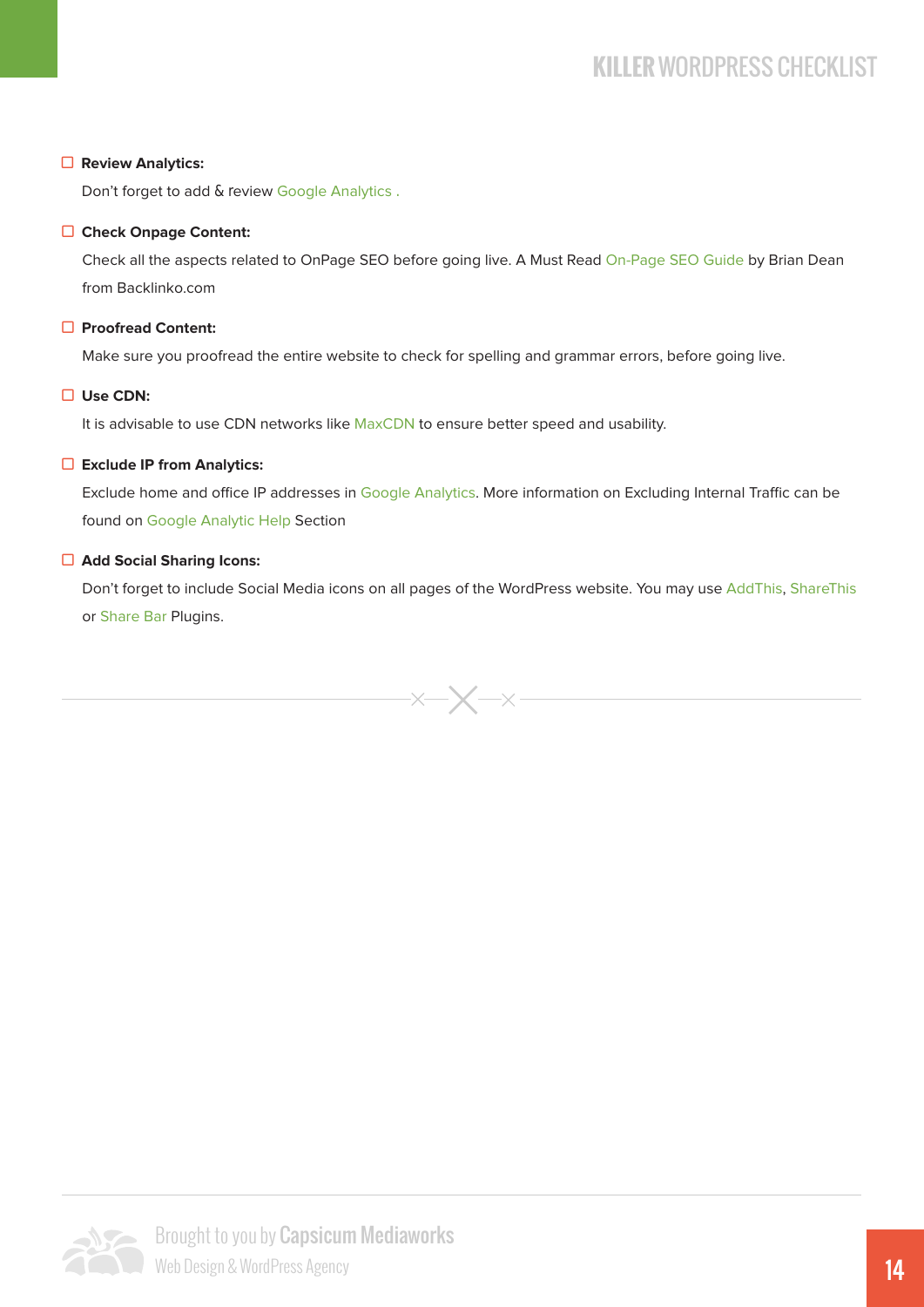## WordPress Security Checklist

Now let me tell you, security is a very important aspect of website development.

Hence, before you present your WordPress website to the world, it is imperative that you have tight web security in place.

Through this checklist, you will get to learn which plugins and additional settings are required to safeguard your precious website from malicious threats.

#### **Prevent Directory Access:**

Prevent access to all directories, place this code inside your .htaccess file.

# Prevent folder browsing

Options All -Indexes

#### **Monitor Site Performance:**

Get regular reports of your websites performance with the help of the [P3 - Plugin Performance Profiler](https://wordpress.org/plugins/p3-profiler/) Plugin.

#### **Delete Install & Upgrade Files:**

Be sure to delete /wp-admin/install.php and /wp-admin/upgrade.php after every WordPress installation or upgrade.

#### **Limit Suspicious Login Attempts:**

 Limit the number of login attempts possible both through normal login as well as using auth cookies by using [Limit Login Attempts o](http://wordpress.org/extend/plugins/limit-login-attempts/)r [Login LockDown P](https://wordpress.org/plugins/login-lockdown/)lugins.

#### **Use iThemes Security:**

We strongly recommend that you use the most comprehensive security plugin[, iThemes Security p](https://wordpress.org/plugins/better-wp-security/)lugin, because it's free and takes care of almost all the security issues on a website.

#### **Protect your wp-config file:**

 As wp-config.php file contains all the confidential details of your site. So it s pretty important that you protect it at all costs. An easy way to protect this file is to simply place the following code in your .htaccess file on your server.

 <files wp-config.php> order allow,deny deny from all  $\langle$ files>



 $\blacksquare$  Brought to you by **Capsicum Mediaworks** Web Design & WordPress Agency 15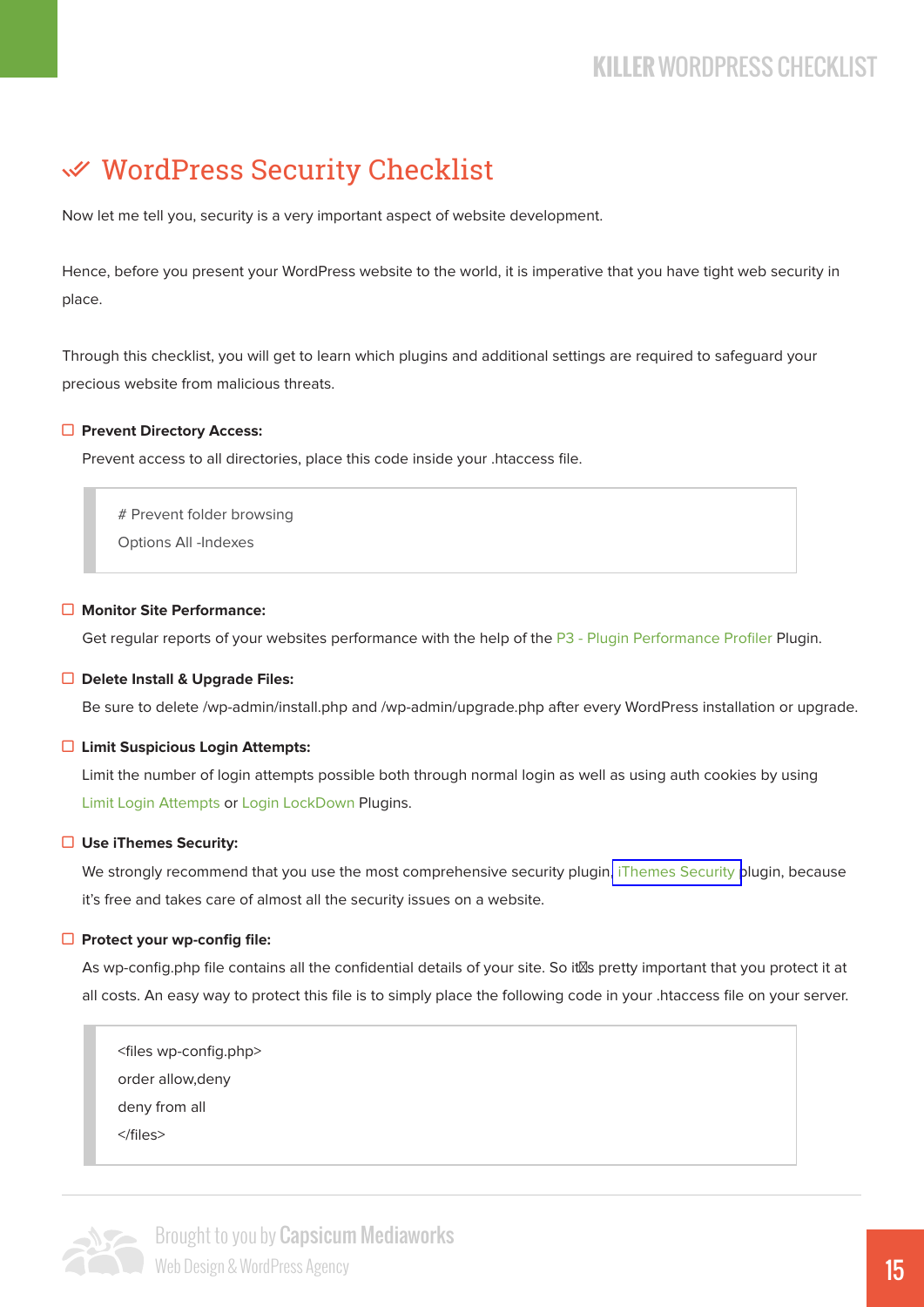#### **Disable Theme and plugin Editor:**

 If you want to stop the editor links from appearing in the admin area you can add the following to your wp-config.php file so people cannot edit the theme directly in the admin area.

define( 'DISALLOW\_FILE\_EDIT', true);

#### **Hide your WordPress Version:**

 It is important that you hide your current WordPress Version from the hackers. Add the following code to your function.php

```
 function remove_version() {
return '';
}
add_filter('the_generator', 'remove_version');
```
#### **Hide Login Error messages:**

 Error login messages may expose and give hackers an idea if they've gotten username correct/incorrect, vice versa. It is wise to hide it from unauthorized login. To hide login error messages, simply put the following code in functions.php

```
 function wrong_login() {
return 'Wrong username or password.';
}
add_filter('login_errors', 'wrong_login');
```


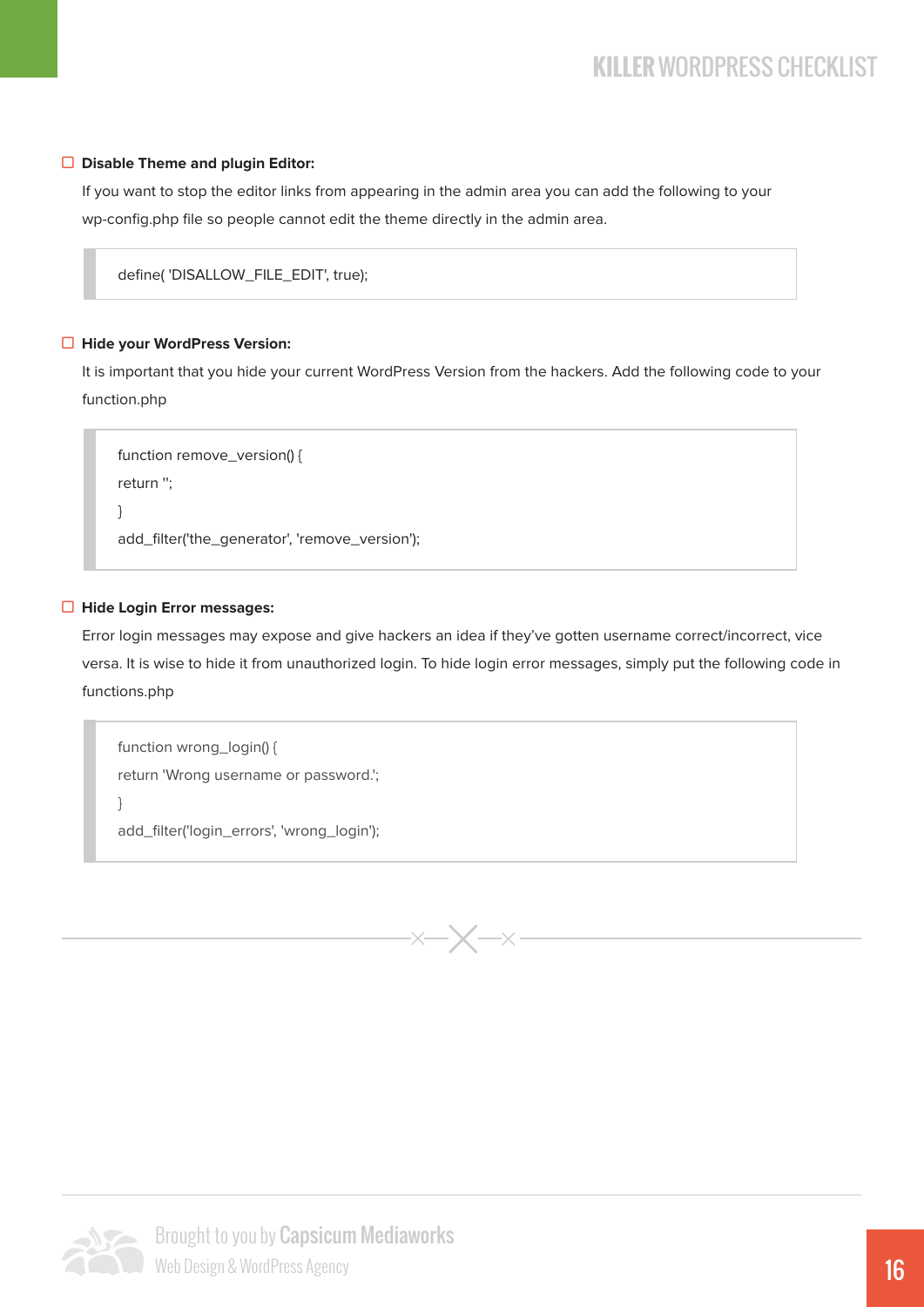## WordPress Maintenance Checklist

There! You've finally taken care of everything for your WordPress website.

Now, you need to know how you can maintain it efficiently.

This maintainance checklist will give you stepwise information on how you can run your website smoothly and conduct regular checks to make sure it functions impeccably.

#### **Clean Spam Comments:**

Tackle an attack of thousands of spam comments with the help of [Delete Pending Comments P](https://wordpress.org/plugins/delete-pending-comments/)lugin.

#### **Test Forms:**

Test the functioning of your Contact form by sending an inquiry through it.

#### **Check Broken Links:**

 Look for broken links on your website with the [CheckMyLink E](https://chrome.google.com/webstore/detail/check-my-links/ojkcdipcgfaekbeaelaapakgnjflfglf?hl=en-GB)xtension for Chrome & [Broken Link Checker f](https://wordpress.org/plugins/broken-link-checker/)or WordPress.

#### **Post Revision Control:**

Gain total control over your post revision system with [Revision Control p](https://wordpress.org/plugins/revision-control/)lugin.

#### **Reply to Comments:**

Make sure you check your comments section and answer questions & interact regularly with your readers.

#### **Update Plugins:**

Keep a tab on plugin updates and upgrade them regularly.

#### **Take Regular Backups:**

Don't forget to take backups of the latest databases and files using [BackUpWordPress \(](https://wordpress.org/plugins/backupwordpress/)Free) | [BackupBuddy](https://ithemes.com/purchase/backupbuddy/) (Paid) [WordPress Backup to Dropbox \(F](https://wordpress.org/plugins/wordpress-backup-to-dropbox/)ree).

#### **Check Google Analytics:**

Chec[k Google Analytics r](http://www.google.com/analytics/)egularly.

#### **Review Webmaster Tools:**

Similarly, chec[k Google Webmaster Tools p](https://www.google.com/webmasters/tools/)eriodically.

#### **Check Resources Used:**

Keep an eye on your resources with the [P3 - Plugin Performance Profiler.](https://wordpress.org/plugins/p3-profiler/)

#### **Monitor Statistics:**

Use [WP Statistics p](https://wordpress.org/plugins/wp-statistics/)lugin to monitor your WordPress website's statistics.



**Brought to you by Capsicum Mediaworks** Phone Section & WordPress Agency 17 and 2014 the Section Annual Section 17 and 2014 17 and 2014 17 and 2014 17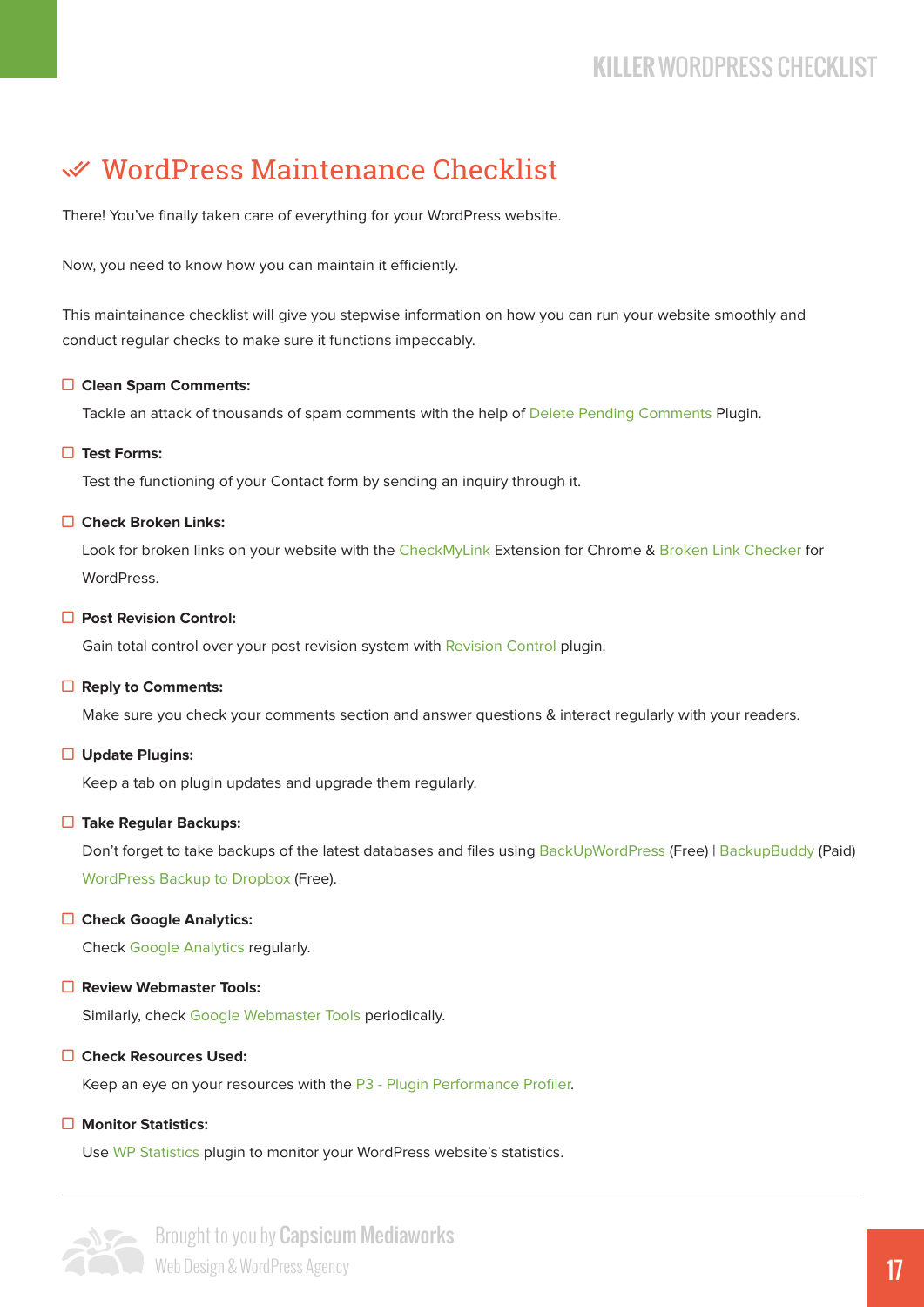#### **Ongoing Security Checks:**

 A good plugin which scans your WordPress installation and give the suggestion accordingly i[s WP Security Scan.](https://wordpress.org/plugins/wp-security-scan/)  This plugin will check for below things:

- $\square$  Passwords
- $\square$  File Permissions
- $\Box$  Database Security
- $\Box$  WordPress Admin protection

#### **Additional:**

 If you have all these things in place, and still wish to add some additional characteristics to the website then follow these following steps, when using WP-config.php;

□ **Disable the Debug mode:** 

define('WP\_DEBUG', false);

#### � **Disable WordPress Updates:**

 // Completely Disable Automatic Updates define( 'AUTOMATIC\_UPDATER\_DISABLED', true ); // Disable all updates to the Core define( 'WP\_AUTO\_UPDATE\_CORE', true )

#### **□ Control Post Revisions:**

 // Limit the number of saved revisions. limit to 10. define('WP\_POST\_REVISIONS', 3); // // Disable the post-revision feature completely. define('WP\_POST\_REVISIONS', false); //

#### � **Clear Trash:**

 // Empty every 7 days define('EMPTY\_TRASH\_DAYS', 7); // Disable Trash Completely define('EMPTY\_TRASH\_DAYS', 0);



 $\blacksquare$  Brought to you by **Capsicum Mediaworks** Web Design & WordPress Agency 2008 and the set of the set of the set of the set of the set of the set of the set of the set of the set of the set of the set of the set of the set of the set of the set of the set of the set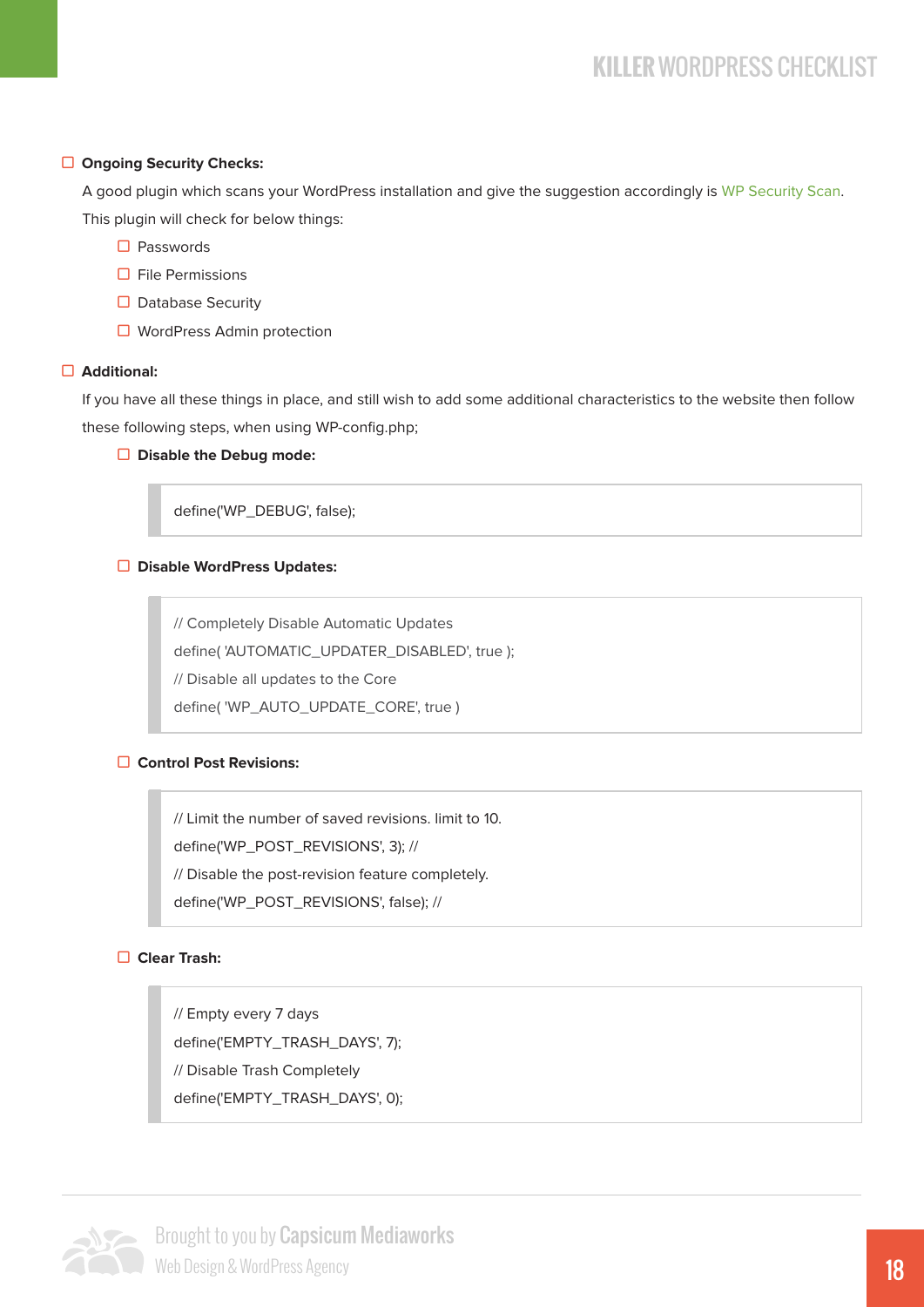#### � **Increase Memory Limit:**

 // Set Memory Limit to 64MB define('WP\_MEMORY\_LIMIT', '64M'); // Set Memory Limit to 96MB define('WP\_MEMORY\_LIMIT', '96M'); // Set Memory Limit to 128MB define('WP\_MEMORY\_LIMIT', '128M');

#### ■ **Define Auto Save Interval:**

define('AUTOSAVE\_INTERVAL', 300 );

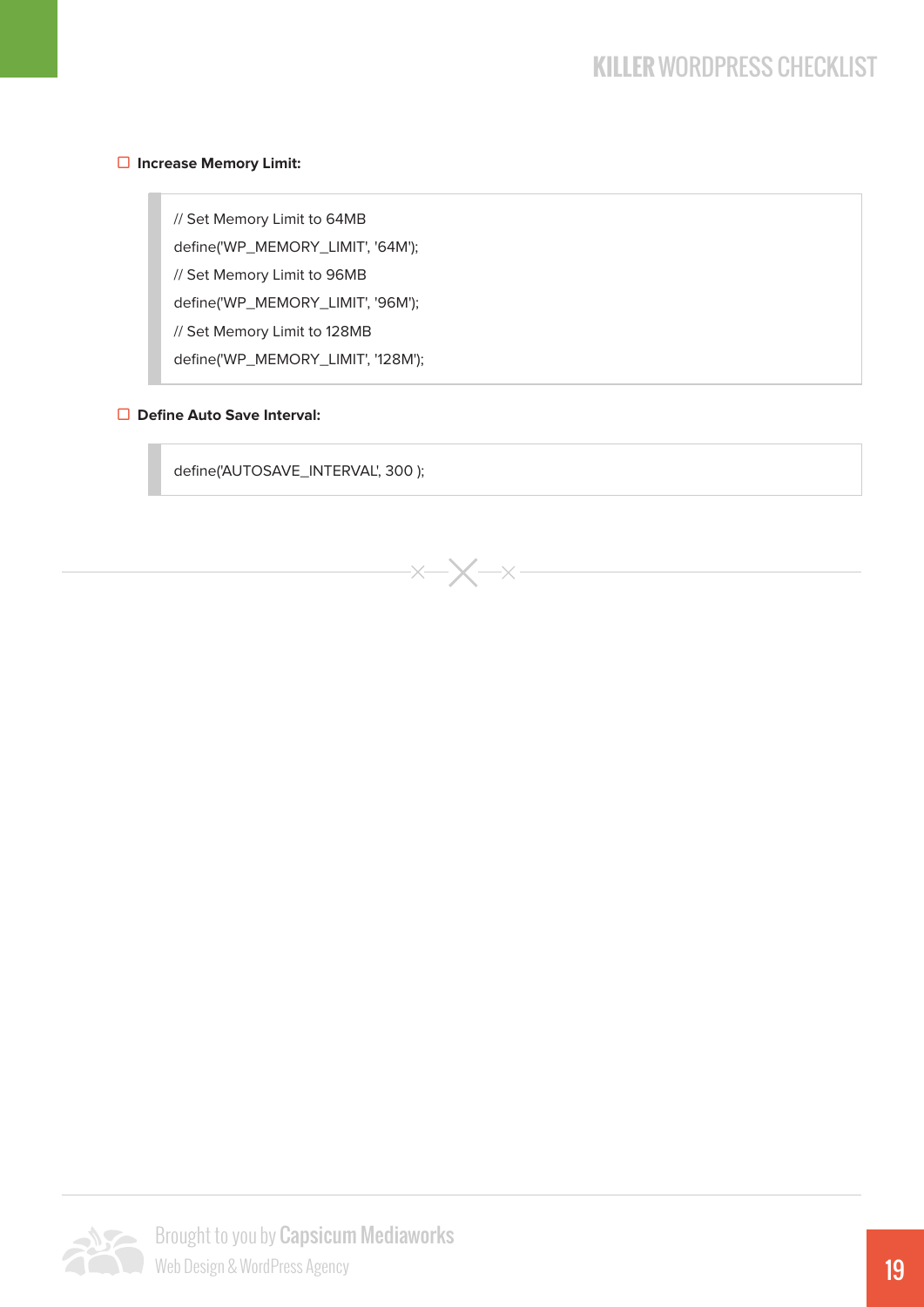## Useful People & Tools

## People

#### **Brian Dea[n \(Backlinko\):](http://backlinko.com/)**

 He's fondly called as the SEO Guru because of his extensive knowledge of everything related to SEO. If you need any assistance with SEO for your website, Brian Dean is your go-to person!

#### **[Matthew Woodward:](http://matthewwoodward.co.uk/)**

He's the affiliate marketing expert who loves to share insights about online marketing and show you how much he earns every month.

#### **Neil Patel [\(QuickSprout\):](http://quicksprout.com/)**

 You ought to be living in a cave if you dont know who Neil Patel is! He's one of the most accomplished bloggers who has very resourceful information to give about SEO and online marketing.

#### **Pat Flyn[n \(The Smart Passive Income\):](http://smartpassiveincome.com/)**

 He's a 32 year old blogger who knows the ins and outs of online businesses. He shares his succes stories and techniques through his blog- Smart Passive Income.

#### **[Syed Balkhi:](https://syedbalkhi.com/)**

 An award winning young entrepreneur with several 7-figure online businesses, Syed Balkhi is THE person to follow if you want to know all the secrets of running a thriving online business.

#### **Carol Tice [\(Make A Living Writing\):](http://www.makealivingwriting.com/)**

 She's an award winning writer who's nailed the art of content creation. She gives extremely useful tips on writing readable content for websites.

#### **Derek Halper[n \(Social Triggers\):](http://socialtriggers.com/)**

A marketing pundit, Derek has mastered the art of building and marketing businesses. If it's effective marketing strategies you want, then Derek's blog is your place to be.

#### **Tom Ewe[r \(Leaving Work Behind\):](http://www.leavingworkbehind.com/)**

 Tom is an established blogger who quit a lucrative job to make a living as a blogger. His success stories are a true inspiration for all those wanting to become professional bloggers.

#### **Alex Turner [\(Groove\):](https://www.groovehq.com/blog)**

He's another successful blogger who has tons of good insight to share, about how to run startups and effective content marketing strategies.

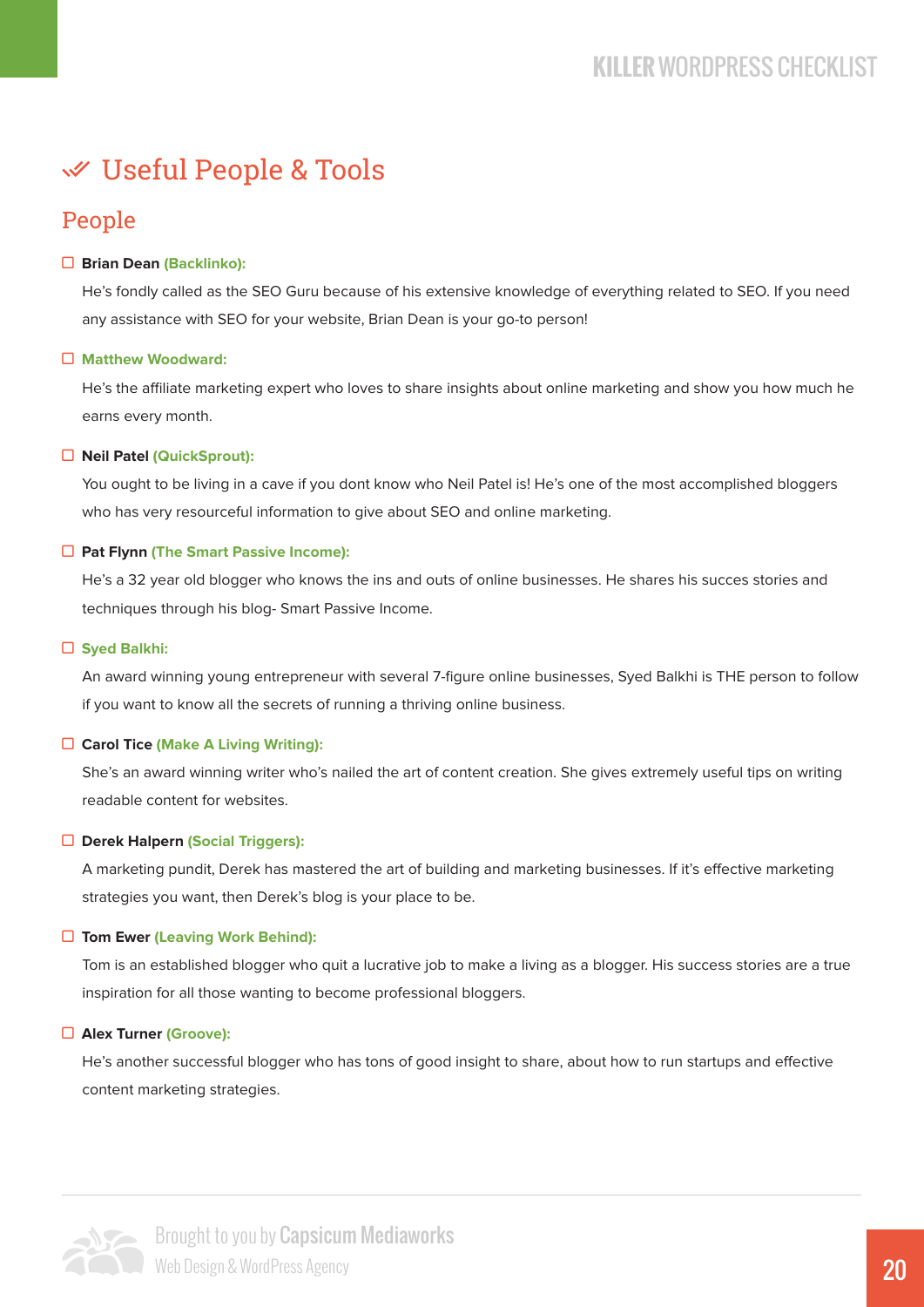#### **Glen [\(ViperChill\):](http://www.viperchill.com/)**

 A former Social Media Manager, Glen is one of the youngest bloggers who has an impressive track record in developing websites and affiliate marketing for eminent brands.

### Tools

#### **[LastPass:](https://lastpass.com/)**

 This is an amazing little tool which remembers your passwords for you, so that you never lose access to your website.

#### **[Feedly:](http://feedly.com/)**

A wonderful place which can be conveniently used to save and read all your favourite blogs and articles.

#### **[Open Link Profiler:](http://openlinkprofiler.org/)**

This is one of the best options to look for fresh, and more importantly, free backlinks.

#### □ Buffer:

If you are looking for a means to manage your social media posts, then Buffer is the tool you need. It simplifies and schedules your social media routine.

#### **[FreePik:](http://www.freepik.com/)**

The best source for hundreds of free vectors, icons and PSD files and photos.

#### **[Compfight:](http://compfight.com/)**

This is a search engine specially designed to find images specific for different kinds of blogs, comps, inspiration and research.

#### **[Moz:](https://moz.com/researchtools/ose/)**

The ultimate SEO tool, Moz is a must for your website, if you wish to master the art of Search Engine Optimization.

#### **[Free Images:](http://www.freeimages.com/)**

 If you need images for your blogs, then Free Images is just the site you need. It is one of the leading source of free and paid stock photos on the web.